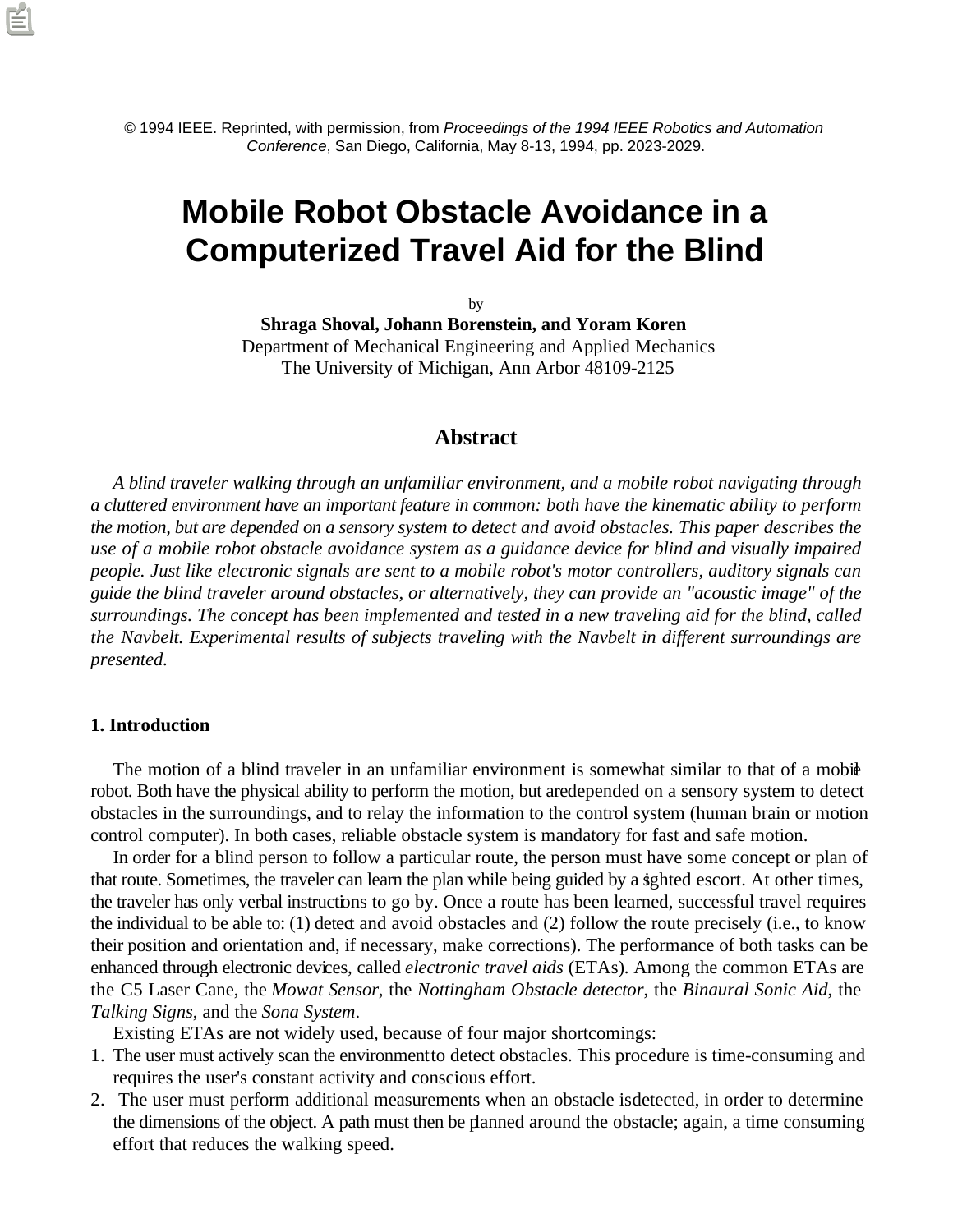3. Only a portion of the required mobility information is acquired or transferred to the user. The information gathered by the sensors is inaccurate and subject to external noise.

Applying a mobile robot obstacle avoidance system in a travel aid for the blind eliminates several of the shortcomings found in existing devices. Using multiple ultrasonic sensors that face in different directions frees the user from the need to scan the surroundings manually. Furthermore, no additional measurement is required when an obstacle is detected, since its relevant dimensions are determined simultaneously by the multi sensor system. In addition, the obstacle avoidance system can guide the blind traveler toward a target while avoiding obstacles along the path.

# **2. The** *Navbelt*

Based on our experience with obstacle avoidance for mobile robot, we have developed a new travel aid for the blind, called the *Navbelt* [Borenstein, 1990; Shoval et al. 1993a]. The *Navbelt* consists of a belt, a portable computer, and ultrasonic sensors. In this system, the computer processes the signals that arrive from the sensors, and applies the obstacle avoidance algorithm. The resulting signals are relayed to the user by stereophonic headphones, using a stereo imaging technique. The similarity between this approach and the original mobile robot application is illustrated in Fig. 1. The electrical signals which originally guided the robot around obstacles are replaced by acoustic (or tactile) signals.

The *Navbelt* was originally designed for two operational modes:

1) *Guidance* **Mode** - The acoustic signals actively guide the user around obstacles in pursuit of the target direction. The signals carry information regarding the recommended direction and speed of travel, and information about the proximity to obstacles.



**Figure 1:** Transfer of technology: mobile robot obstacle avoidance applied as a mobility aid for the blind.

2) *Image* **Mode** - This mode presents the user with an *acoustic panoramic image* of the environment by using stereophonic effects: sound signals appear to *sweep* through the user's head from the right ear to the left. The direction to an obstacle is indicated by the perceived spatial direction of the signal, and the distance is represented by the signal's volume.

The *Guidance* mode is very similar to the control of a mobile robot. However, this mode of operation requires constantly updated information about the traveler's position. In a mobile robot this information is easily obtained from encoders attached to the vehicle wheels (Odometry). However, the *Navbelt* is currently not equipped with any positioning feedback device. Possible feedback systems for the *Navbelt* might comprise of a pedometer and an electronic compass, but it is not clear if this system would be accurate enough. To overcome this problem, we introduced a third operating mode - the *directional guidance* **mode**. This mode is based on the tele-autonomous mode of operation, which was also originally developed for mobile robots [Borenstein and Koren, 1990]. In this mode the system actively guides the user toward a *temporary* target, the location of which is determined by the user. The user can prescribe the direction of the temporary target with a joystick; or when a joystick is not used,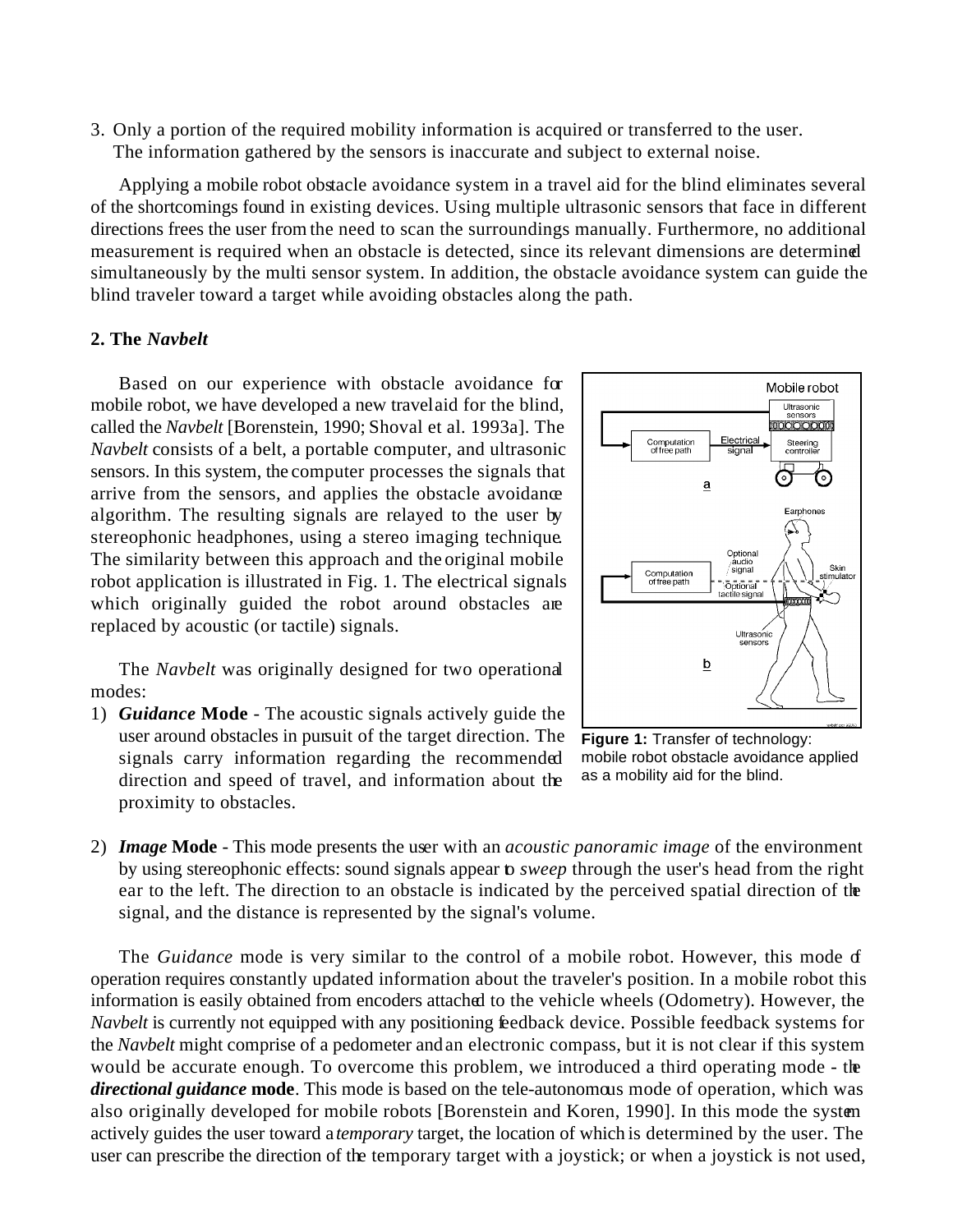the target is assumed to be straight ahead of the user. In case an obstacle is detected, the *Navbelt* guides the user around the object with minimal deviation from the target direction. This mode is particularly efficient for wall following or detecting corners, door ways etc.

## **3. The obstacle avoidance system in the** *Navbelt*

The obstacle avoidance system in the *Navbelt* is based on a polar map, which is divided into eight sectors (for the eight ultrasonic sensors of the *Navbelt*). Existence of an obstacle is represented as an arc in the sector (Fig. 2).

To reduce the occurrence of erroneous readings due to noise, specular reflection or crosstalk, we have integrated a powerful noise reduction algorithm, known as EERUF [Borenstein and Koren, 1992]. EERUF allows the sonars to fire at rates which are five to ten times faster than those attained with conventional ultrasonic firing methods. At the same time EERUF reduces the number of erroneous readings by one to two orders of magnitude. In addition, a low pass filter is applied to further reduce the affect of inaccurate sonar readings. Implementing the EERUF method in the *Navbelt* is done as follows:

1) EERUF controls the ultrasonic sensors and filters erroneous readings before they are processed by the obstacle avoidance algorithm.

2) The world model is divided into eight sectors, each representing one sonar. The width of the



**Figure 2:** The obstacle avoidance system in the *Navbelt* based on EERUF

sectors is similar to the span of the ultrasonic ray fired by the sonar (approximately  $15$ ). Based on the sonar's reading, the corresponding sector is filled with the range to an obstacle. The sector range is updated as soon as a reliable reading is accepted by the EERUF control.

3) A polar graph is than constructed from the sectorial map. The value of each sector in the graph is inversely p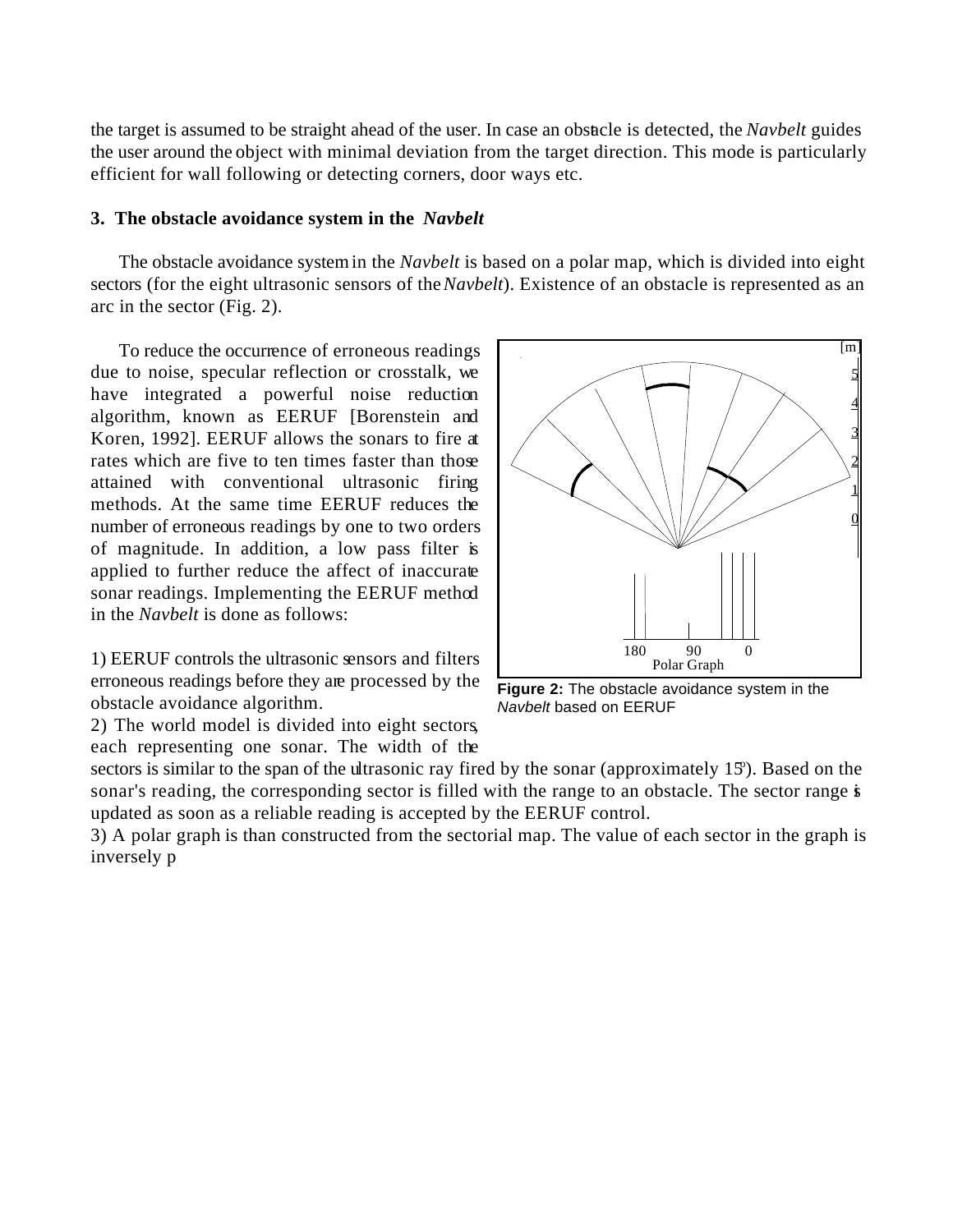roportional to the distance of the object of the corresponding sector in the polar map.

The recommended travel direction is computed from the polar graph. The polar graph has "peaks," which represent obstacles in that direction, and "valleys," representing obstacles far away from the traveler, or no obstacles at all (see Figs. 2 and 3b). A threshold determines the margin of safety. Polar sectors with values higher than the threshold are considered unsafe directions as they represent obstacles in close proximity to the traveler. Similarly, sectors with a lower value than the threshold are considered safe directions since no obstacles are immediately threatening the traveler. Valleys comprised of polar sectors lower than the threshold are called candidate valleys. Usually there are two or more candidate valleys, and the obstacle avoidance algorithm selects the one that most closely matches the direction of the target. The width of the selected valley (the number of consecutive sectors in the polar graph below the threshold) determines the required travel direction. If the valley is narrow (i.e. the number of sectors below the threshold is smaller than a certain value) then the required direction is at the center of the valley. In such a case, the recommended direction is centered between closely spaced obstacles. When the valley is wide, the algorithm selects a travel direction at a sa $\hat{\bf{e}}$ distance from obstacles, but with minimal deviation from the target direction. Figure 3 illustrates the selection of the candidate valleys and the required travel direction. Note that this method is identical to the one that was introduced in the VFH obstacle avoidance method for mobile robots [Borenstein and Koren, 1991].

The recommended travel speed is determined according to the size of the valley, the distance from the obstacles, and the user's capabilities (age, motoric skills etc.). A narrow valley or close distance to an obstacle require more cautious motion, thus the recommended speed is reduced proportionally according to Eq. (1).

$$
V = \begin{cases} V_{max} & \text{if } \mathcal{V} & \text{if } \mathcal{V} \\ 2 & \text{if } \mathcal{V}_{max} & \mathcal{W}_{max} \end{cases} \tag{1}
$$



**Figure 3:** Selection of travel direction in *guidance* mode

where:

 $d_{max}$ ,  $w_{max}$  - maximum distance (5 meters) and maximum valley's width (35) *d, w* - actual distance and valley's width *Vmax* - maximum travel speed

## **4. Implementation of auditory image signals**

The *image* mode provides the user with a panoramic auditory image of the surroundings. The principle is similar to the operation of a radar system (used in air traffic control, submarines etc.). An imaginary beam travels from the right side of the user to the left through the sectors covered by the *Navbelt*'s sonars (a span of 120<sup>°</sup> and 5 m radius). A binaural feedback system invokes the impression of a virtual sound source moving with the beam from the right to the left ear in what we call a *sweep*. This is done in several discrete steps, corresponding to the discrete virtual direction steps. At each step, the amplitude of the signal is set proportionally to the distance to the object in that virtual direction. If no obstacles are detected by the beam, the virtual sound source is of a low amplitude and barely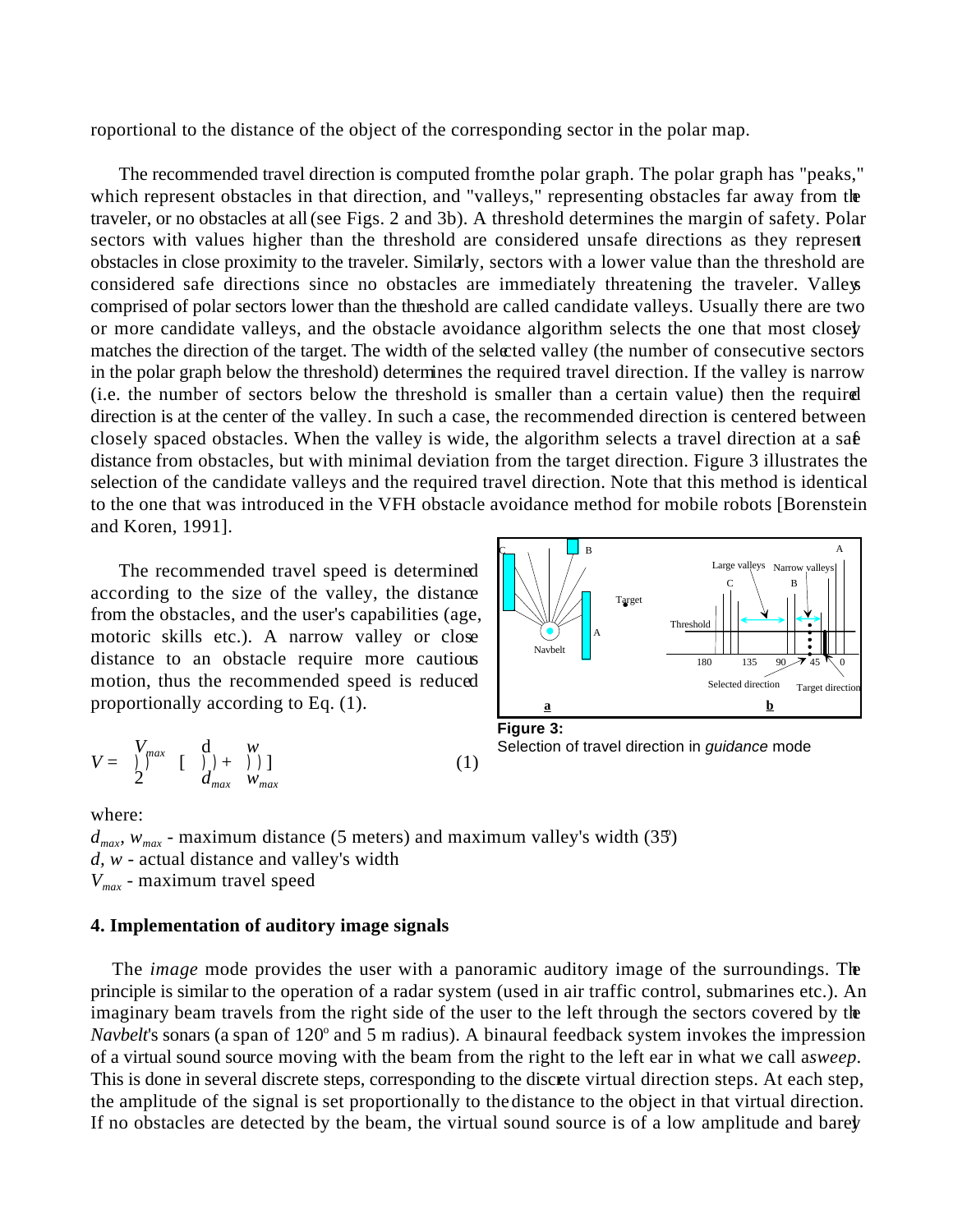audible. If, on the other hand, obstacles are present, then the amplitude of the virtual sound source is louder. The amplitude increases for close objects, and decreases if objects are further away.

Figure 4 demonstrates the principle of the *image* mode. Obstacles are detected by the ultrasonic sensors (Fig 4a), and are projected onto the polar graph (Fig. 4b). Based on the polar graph, the binaural feedback system generates the *sweep*, which comprises of 12 steps (Fig. 4c). Each step "covers" a sector of 15<sup>°</sup>, thus the whole *sweep* covers a panorama of 180<sup>°</sup>. Each of the eight sectors in the center of the panorama (covering the sectors between  $30^\circ$  and  $150^\circ$ ) is directly proportional to the corresponding sensor. The remaining four sectors (two at each side of the panorama) represent sectors which are not covered by the sonars. The value of these sectors is calculated based on the values of adjoining sectors. For example, if the third sector (representing the first sonar) contains an object, than the first and second sectors are automatically assigned the same value. This way, the sides of the traveler which are not covered by the sensors are blocked, therefore eliminating the possibility of turning into an unchecked area.

Each signal is modulated by an amplitude *A* (indicating the distance to the obstacle in that direction), the duration  $T<sub>s</sub>$  for which the square wave signal is audible, and the pitch *f* of the square wave. The *spacing time*  $T_n$  is the length of the interval between consecutive signals during a *sweep*. After each *sweep* there is a pause of duration  $T_c$ , to allow the user to comprehend the conveyed image. Many meaningful combinations of these parameters are possible. For example, because of the *short term memory* capability of the human ear, a *sweep* may be as short as 0.5 sec. Given enough cognition time  $T_c$ , the user will comprehend the image. Alternatively, the *sweep* time may be as long as one second, combined with a very short cognition time. Notice that each *sweep* starts with an anchor signal. This signal has a unique pitch, thus providing the user with a convenient identification of the start of a *sweep*.



**Figure 4:** The *image* mode. obstacle are detected by the ultrasonic sensors (a), projected onto the polar graph (b), and an acoustic *sweep* is generated (c).

#### **5. Implementation of auditory** *guidance* **signals**

Implementing the *guidance* mode in the *Navbelt* is simpler than the *image* mode, as the amount of transferred information is far smaller. In the *guidance* mode the computer provides the user only with the recommended travel speed and direction, based on the obstacle avoidance algorithm.

The travel speed and direction are relayed to the user by a single stereophonic signal. The virtual direction of the signal is the direction the obstacle avoidance system has selected for travel. The pitch and amplitude are proportional to the recommended travel speed. Higher pitch and amplitude attract more human attention, thus the traveler intuitively reduces the walking speed and concentrate on the stereophonic signal.

A special low pitch signal (250 Hz) is transmitted when the direction of motion coincides (within  $+/-$  5°) with the required direction. This special tone serves two purposes: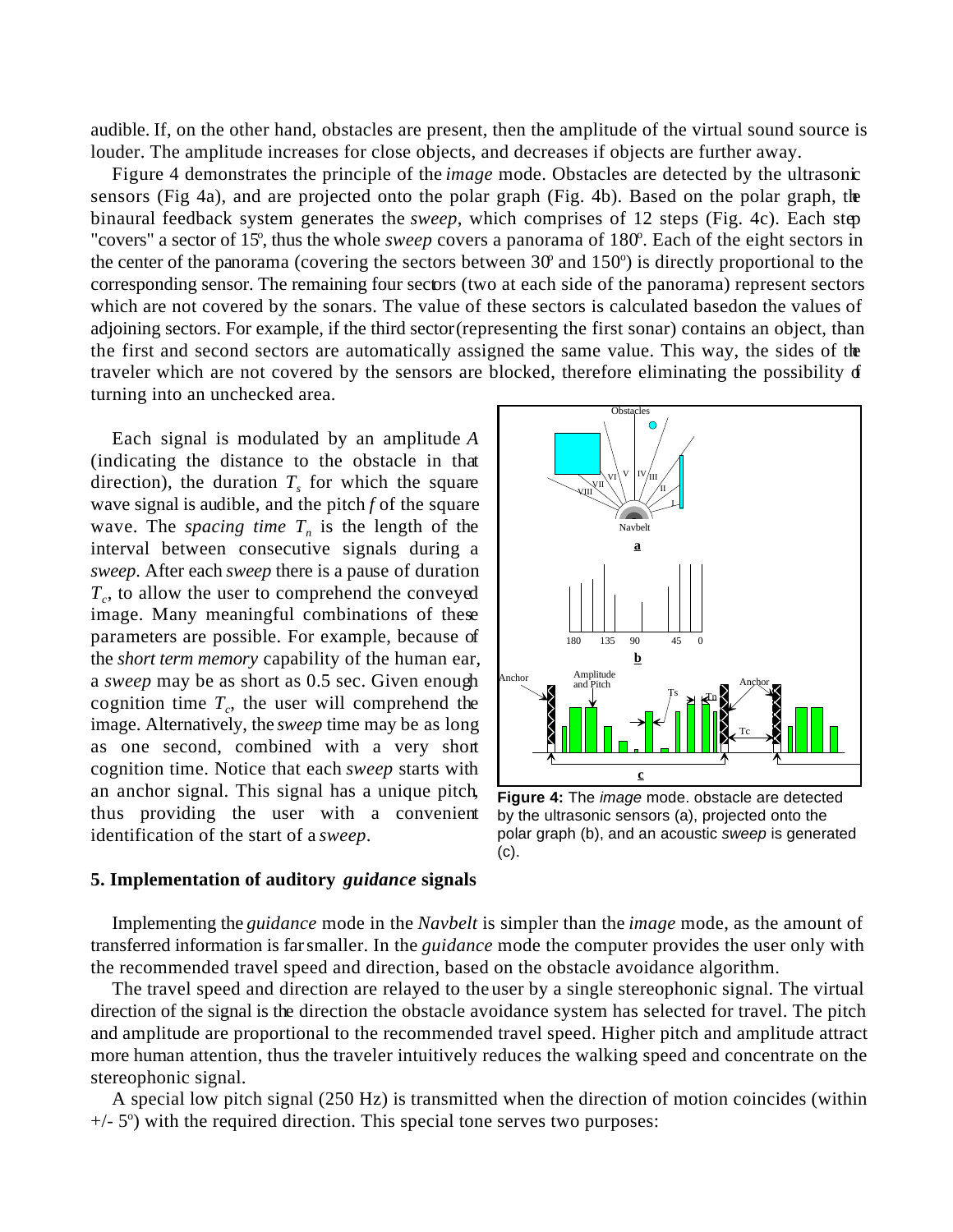1) The low pitch tone is an efficient and simple feedback signal for the user, indicating that the travel direction is correct.

2) Low pitch tones occlude external sound from the environment less than medium and high pitch tones. One of the main concerns of potential users of the *Navbelt* is that the stereophonic signals may occlude the perception of important external sounds. However, when the user is traveling in the right direction, less external sound is occluded by the low pitch tone. The higher pitch tone is transmitted only when the traveler needs to change the travel direction, and as soon as that direction coincides with the recommended direction the low pitch returns.

Another important parameter is the rate in which signals are transmitted. Although a low transmission rate causes less occlusion of external sounds, it may also be too slow for alerting the traveler to hazards. An adaptive information transfer system [Shoval et. al., 1993b] adjusts the transmission rate according to changes in the process and the user's requirements. For example, when the user is traveling in an unfamiliar environment cluttered with a large number of obstacles, the transmission rate increases to up to 10 signals per second. On the other hand, when traveling in an environment with little or no obstacles, the transmission rate is reduced to one signal every 3 seconds.

#### **6. The** *Navbelt* **simulator**

To investigate the *Navbelt* concept under different situations, a simulator was developed. The simulator is based on the same hardware as the *Navbelt,* and the same acoustic signals that guide the user in the real *Navbelt* are used in the simulator. The user's response to these signals is relayed to the computer by a joystick. Several maps are stored in the computer's memory, representing different types of environments with different levels of travel complexity. In the experiments with the simulator, subjects "traveled" through the different maps while listening to the sounds generated by the computer.

In the experiments with the *image* mode, the position of the subject and the location of the target were shown on the computer screen. When subjects "collided" with an obstacle, a verbal message informed the subject about the collision, and no forward travel was permitted. The subject then turned or backed up to continue traveling toward the target. After reaching the target, the full map was superimposed on the traveling path so that the subject's performance during the run could be evaluated.

In the experiment with the *guidance* mode, only the traveler's simulated position was shown on the screen while the target position was unknown to the subject. This is the equivalent of traveling in an unfamiliar environment, where the traveler depends entirely on the guiding signals from the *Navbelt*. As with the *image* mode, when subjects "collided" with an obstacle, a verbal message informed about the collision, and no forward travel was permitted.

#### **7. Experiments with the** *Image* **mode**

Experiments with the *image* mode included three stages. In the first stage subjects listened to different *sweep*s and drew a map of the environment based on the auditory information. Several combinations of the *sweep* parameters were examined. The aim was to determine a good combination for perception and fast comprehension of the transmitted signals. Good results from these experiments were obtained with the following parameters:

Signal transmission time  $T_s$  varies between 20-40 msec, where 20 msec is used for the longest distance from an object (5 meters) and 40 msec for very close objects (0.5 meter).

Space time  $T_n$  between signals is kept constant through the whole *sweep* with  $T_n = 10$  msec.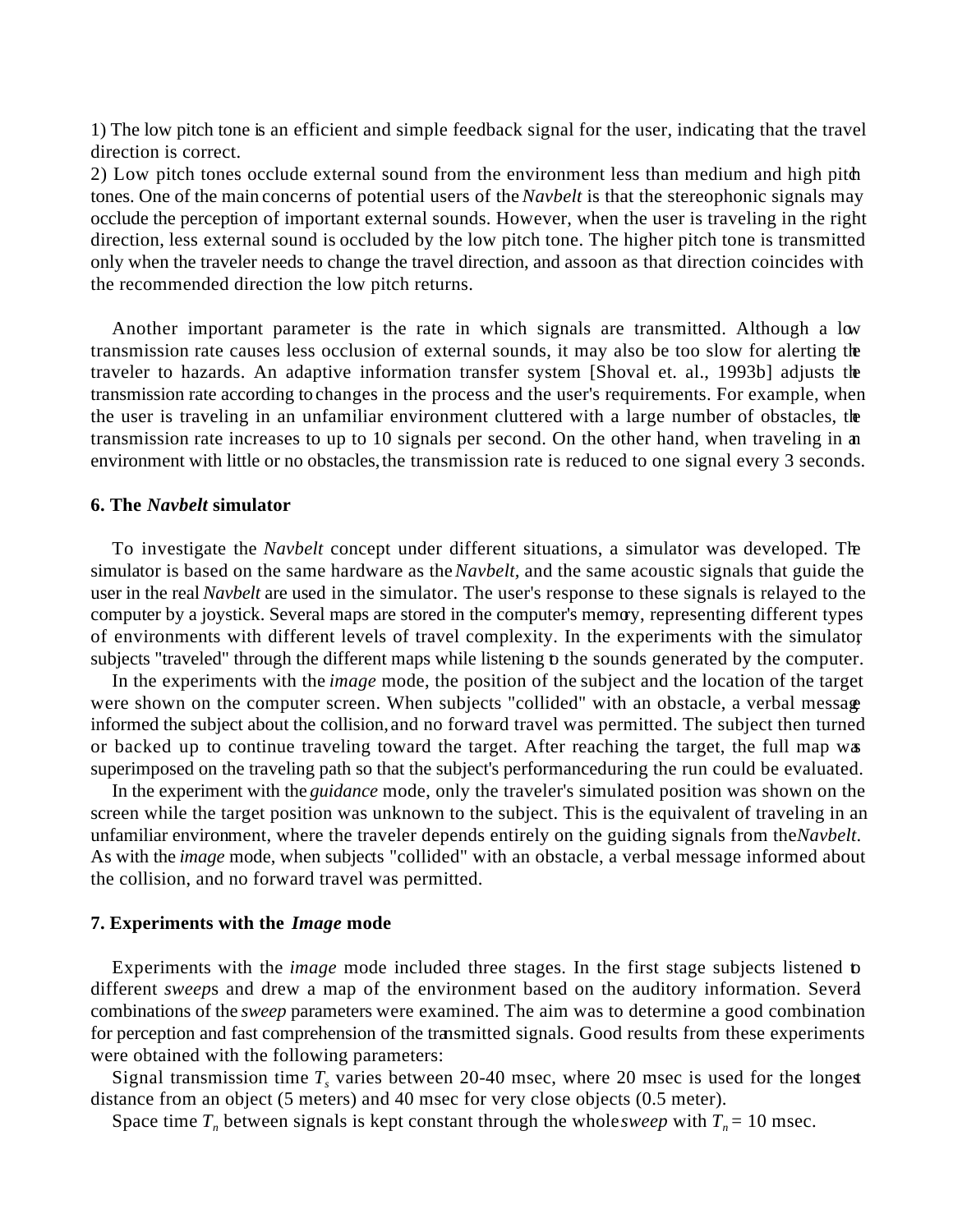The amplitude A varies inversely with the range reading from the corresponding sonar sector. Sixteen discrete amplitudes can be selected, where the lowest value represents no threat to the traveler and is not audible at all, while the maximum value represents high risk from that direction. Twelve signals per each *sweep* (not including the anchoring signals) are sufficient for safe travel, and they require less than 0.5 seconds for the transmission of the wholes *weep*.

Cognition time *Tc*between *sweep*s varies according the user's capabilities and the complexity of the *sweep*. The complexity of the *sweep* is calculated before the *sweep* is transmitted based on the polar graph. The complexity is defined as the sum of the number of non- zero signals in the polar graph, the difference between the signals within the graph, and the rate at which signals are changed in time. Eq. 2 describes the calculation of the *sweep*'s complexity.

$$
C = \sum_{i=0}^{12} A_i(t) + \sum_{i=0}^{12} \{A_i(t) - A_{i-1}(t)\} + \sum_{i=0}^{12} \partial(A_i) / \partial t
$$
 (2)

where  $A_i(t)$  is the value of sector *i* in the polar graph at time *t*.

The second stage in the experiments included the *Navbelt* simulator. 100 maps were selected randomly by the computer from a list of 10 maps. The average travel speed was 0.52 m/sec from all 100 runs with the *image* mode. An important conclusion from this experiment was that the complexity of the environment has a major affect on the traveling speed. A more complex environment requires more conscious efforts from the user, thus causing a reduction in the travel speed. Another important element which affects the travel speed, is the user's experience with the *Navbelt*. Those with less experience or reduced auditory perception capabilities travel slower than highly skilled people.

An adaptive auditory information transfer (AAIT) method [Shoval et. al., 1993b] can improve the traveling speed by continuously adjusting the information flow from the computer to the person. This adjustment is based on changes in the environment as well as on the person's skills, which are represented in a performance model. In a simulator experiment, the AAIT method improved the travel speed by an average of 30% compared with non adjustable information transfer.

Finally, experiments with the actual *Navbelt* prototype were conducted. Subjects traveled through the controlled environment of the laboratory, relying only on the *Navbelt*'s audio signals in the *image* mode. Obstacles were randomly positioned in the laboratory, and the blindfolded subject were asked to travel from one side of the laboratory to the other. Travel speed in these experiments was slower than with the *Navbelt* simulator, mainly because subjects were more cautious. However, after a training period of several hours they traveled safely through the controlled environment of the laboratory with an average speed of 0.4 m/sec.

# **8. Experiments with the** *Guidance* **mode**

The experiments with the *guidance* mode were conducted only with the *Navbelt* simulator. A performance index was introduced for the evaluation of human travel in the *guidance* modes. The evaluation of the performance is based on a continuous comparison of the traveler's actual trajectory to the recommended trajectory by Eq. 3:

$$
P = [ (V_a - V_r) dt + |D_a - D_r| dt]/t
$$
 (3)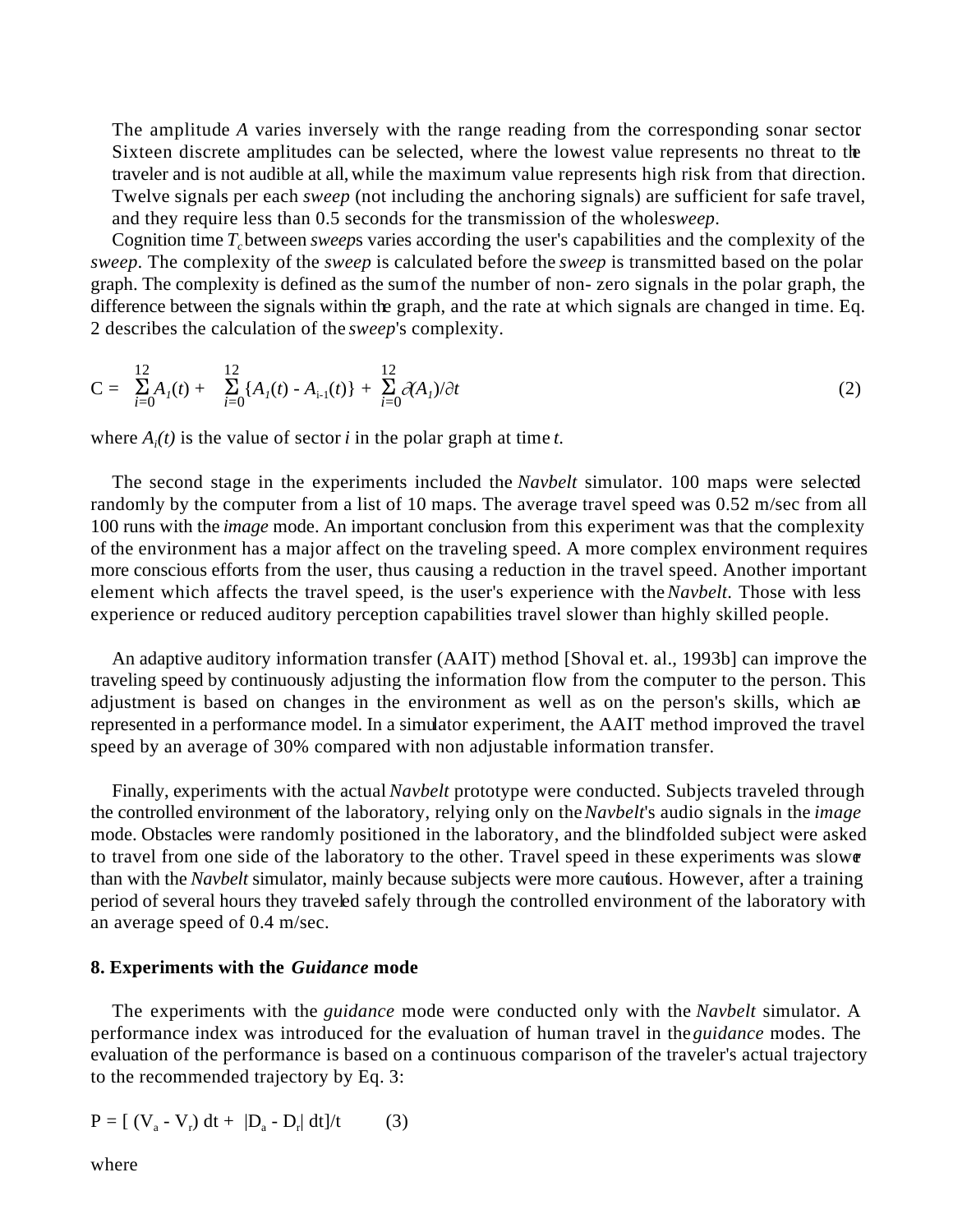#### *P -* Human accumulated performance

- $V_r$ ,  $V_a$ *-* Recommended and actual traveling speed
- $D_r D_a$  Recommended and actual traveling direction

# *t -* Total travel time

 $V_r$  and  $D_r$  of Eq. 3 are calculated by the obstacle avoidance system. *V* and D are measured according to the joystick position. Since the obstacle avoidance system eliminates the possibility of collision with obstacles, any deviation of the traveler from the recommended direction is undesirable and results in a reduction in performance evaluation.

Experiments with the *Guidance* mode on the *Navbelt* simulator included 200 tests. Averaging the results from all tests shows a travel speed of 0.76 m/sec, with an average directional deviation (deviation from the recommended travel direction) of  $7.7^\circ$ . The results naturally vary with the level of difficulty of each map, with the best results reaching a travel speed of 0.95 m/sec and directional deviation of  $0.9^{\circ}$ , while the worst result was  $0.55$  m/sec and  $16.7$ .

The experiments with the *directional guidance* mode were conducted with the *Navbelt* prototype. In the first series of experiments, subjects were asked to travel from one side of the laboratory to the other side (12 meters). They were blindfolded, and obstacles were positioned randomly in the room. The average traveling speed achieved in this experiments was 0.45 m/sec. The next experiment took place in a more realistic environment. The subjects were asked to travel along a standard office building corridor, with which they were familiar. The length of the path was 25 meters and included several corners. No obstacles were initially positioned along the corridor, but passer-by were walking through the corridor during the tests. Average speed in this experiment was 0.6 m/sec. Since no positioning feedback was available, no measurements of the directional accuracy were taken. However, during most of the experiments, subjects were able to detects obstacles, and avoid them safely, with no additional detection aid being used.

# **9. Conclusions**

A mobile robot obstacle avoidance system has been converted successfully to a navigation aid for the blind. Instead of transmitting electronic signals to the robot motion controllers, the obstace avoidance system relays information to the user by transmitting stereophonic signals. These signals provide spatial information about the location of objects in space, or guiding information for the recommended travel direction and speed.

The method is implemented in a new travel aid for the blind, the *Navbelt*. Average traveling speed on the *Navbelt* simulator in the *guidance* mode was 0.76 m/sec. The average traveling speed of blindfolded subjects traveling with the *Navbelt* prototype was 0.45 m/sec, and 0.6 m/sec along a typical office building corridor. Future developments of the Navbelt will include additional ultrasonic sensors for detecting overhanging obstacles, halls, steps etc.

# **10. References**

- 1. Borenstein J., 1990, "The *Navbelt* A Computerized Multi-Sensor Travel Aid for Active Guidance of the Blind," *CSUN's Fifth Annual Conference on Technology and Persons with Disabilities*, Los Angeles, California, March 21-24, pp. 107-116.
- 2. Borenstein J., Koren Y., 1991, "The Vector Field Histogram Fast Obstacle Avoidance for Mobile Robots," *IEEE Journal of Robotics and Automation, Vol. 7, No. 3., June 1991, pp. 278-288.*
- 3. Borenstein J., Koren Y., 1990, "Tele-Autonomous Guidance for Mobile Robots," *IEEE Tran. System, Man, and Cybernetics*, Special Issue on Unmanned Systems and Vehicles, December, pp. 1437-1443.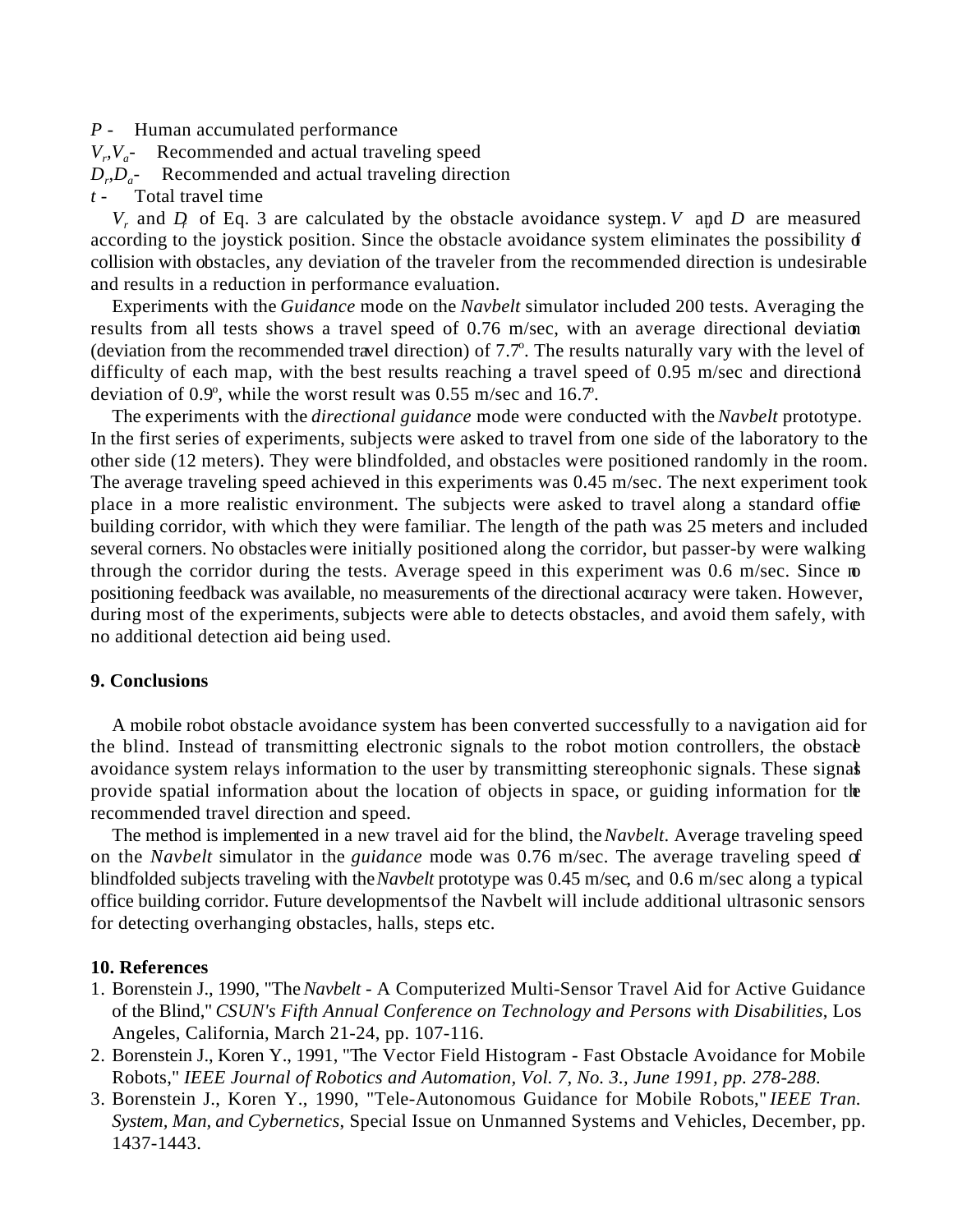- 4. Borenstein J., Koren Y., 1992, "Noise Rejection for Ultrasonic Sensors in Mobile Robot Applications," *Proceedings of the IEEE Conference on Robotics and Automation*, Nice, France, May, pp. 1727-1732.
- 5. Shoval S., Borenstein J., Koren Y., 1993a, "The *Navbelt* A Computerized Travel Aid for the Blind," *Proceedings of the RESNA Conference*, June 13-18, Las Vegas, Nevada, pp. 240-242
- 6. Shoval S., Koren Y., Borenstein J., 1993b, "Adaptive Information Transfer for Traveling by Auditory Localization in a Navigation Aid for the Blind", *in preparation*.